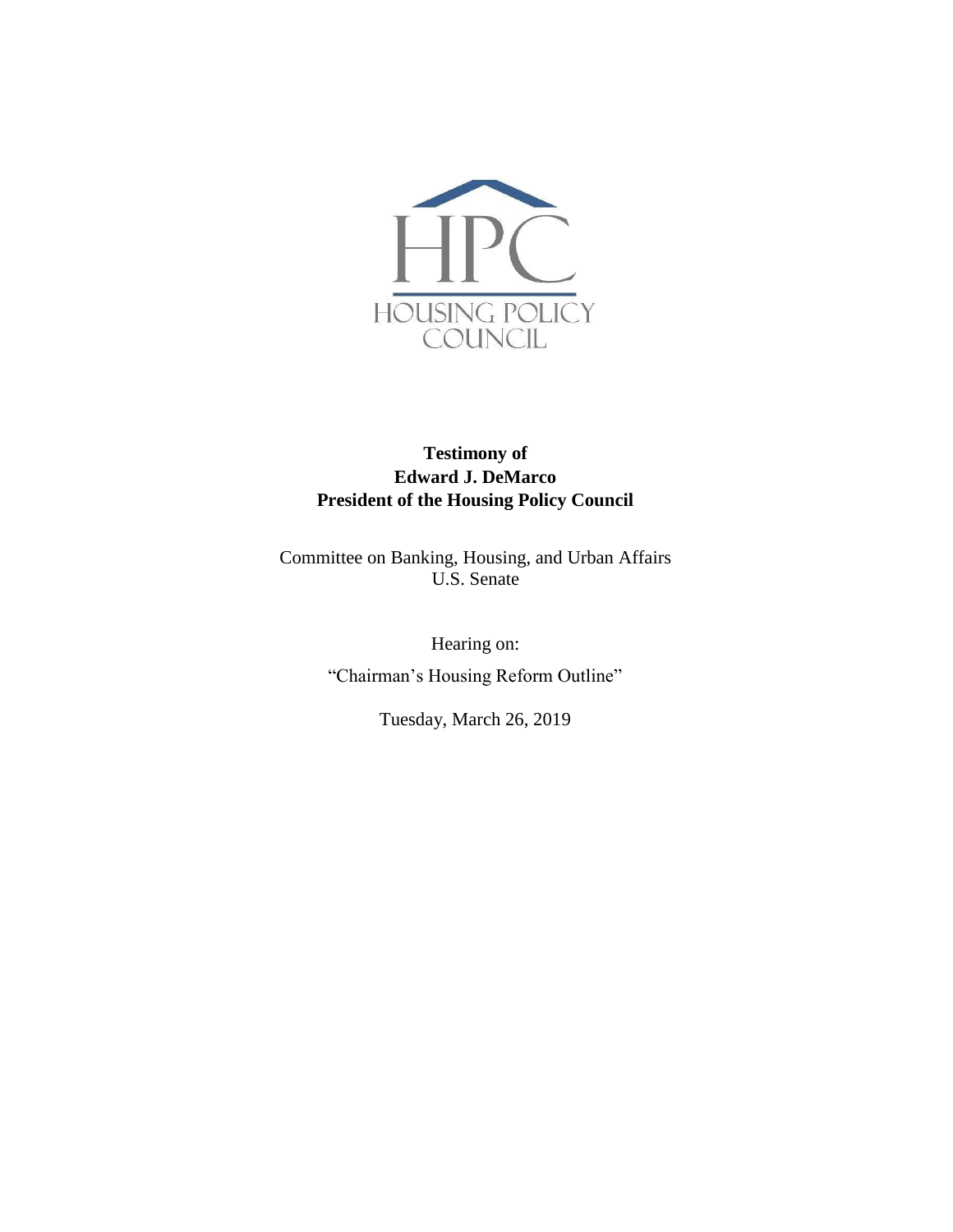Chairman Crapo, Ranking Member Brown, and Members of the Committee:

Thank you for inviting me to testify on the Chairman's outline for housing finance reform. My name is Edward DeMarco and I am the President of the Housing Policy Council (HPC), a trade association comprised of the nation's leading firms in housing finance and dedicated to advancing responsible and sustainable homeownership opportunities.

In 2012, in my capacity as the Acting Director of the Federal Housing Finance Agency (FHFA), and conservator for Fannie Mae and Freddie Mac, I issued a strategic plan for the conservatorships titled "The Next Chapter in a Story that Needs an Ending." At that time, I noted that "no clear legislative consensus has emerged [on GSE reform] from the Administration or Congress." That is no longer the case. Since 2012, the debate over housing finance reform has coalesced around a set of key elements. Those elements are: an explicit government guarantee for mortgage securities backed by conventional mortgage loans, the placement of private capital in a first-loss position on those securities before the government guarantee, assurance for fair and equitable access to credit, funding to support affordable housing, and a competitive, transparent marketplace that ensures a level playing field for all sizes and types of industry participants.

The Chairman's outline for housing finance reform reflects this progression in our collective thinking. It is a practical, workable proposal that builds on all previous proposals, and the members of HPC stand ready to work with the Committee to put it in a legislative form that can be enacted into law.

My testimony will address the components of the outline – the elements that we support, the open-ended questions that the outline identifies, and some areas where additional specificity is needed. In addition, I will highlight actions that FHFA and the Administration could take to ensure a smooth transition for new guarantors to enter the housing finance system with no competitive disadvantage relative to Fannie Mae and Freddie Mac. Finally, I will emphasize the opportunity to improve upon the current mechanisms to support affordable housing.

## *HPC Understanding of Proposed Framework in the Chairman's Outline*

## *A Multi-Issuer, Single-Security*

A useful first step in defining housing finance reform is to stipulate what kind of mortgagebacked security (MBS) will be produced. The brevity of the Chairman's outline does not explicitly identify the MBS structure, but the overall framework suggests that it would be a multi-issuer, single-security. This structure is not new. The Ginnie Mae II security is a multiissuer, single-security. Just last month, Ginnie Mae backed the issuance of over \$23 billion in Ginnie Mae II securities.

A multi-issuer security enables more than one lender to contribute loans to the security. Mortgage lenders licensed by Ginnie Mae to put loans into the security are deemed "issuers." In the Chairman's outline, "issuers" may be the reconstituted Fannie Mae and Freddie Mac, new entrants that perform the same functions as the new Fannie and new Freddie, or individual mortgage lenders.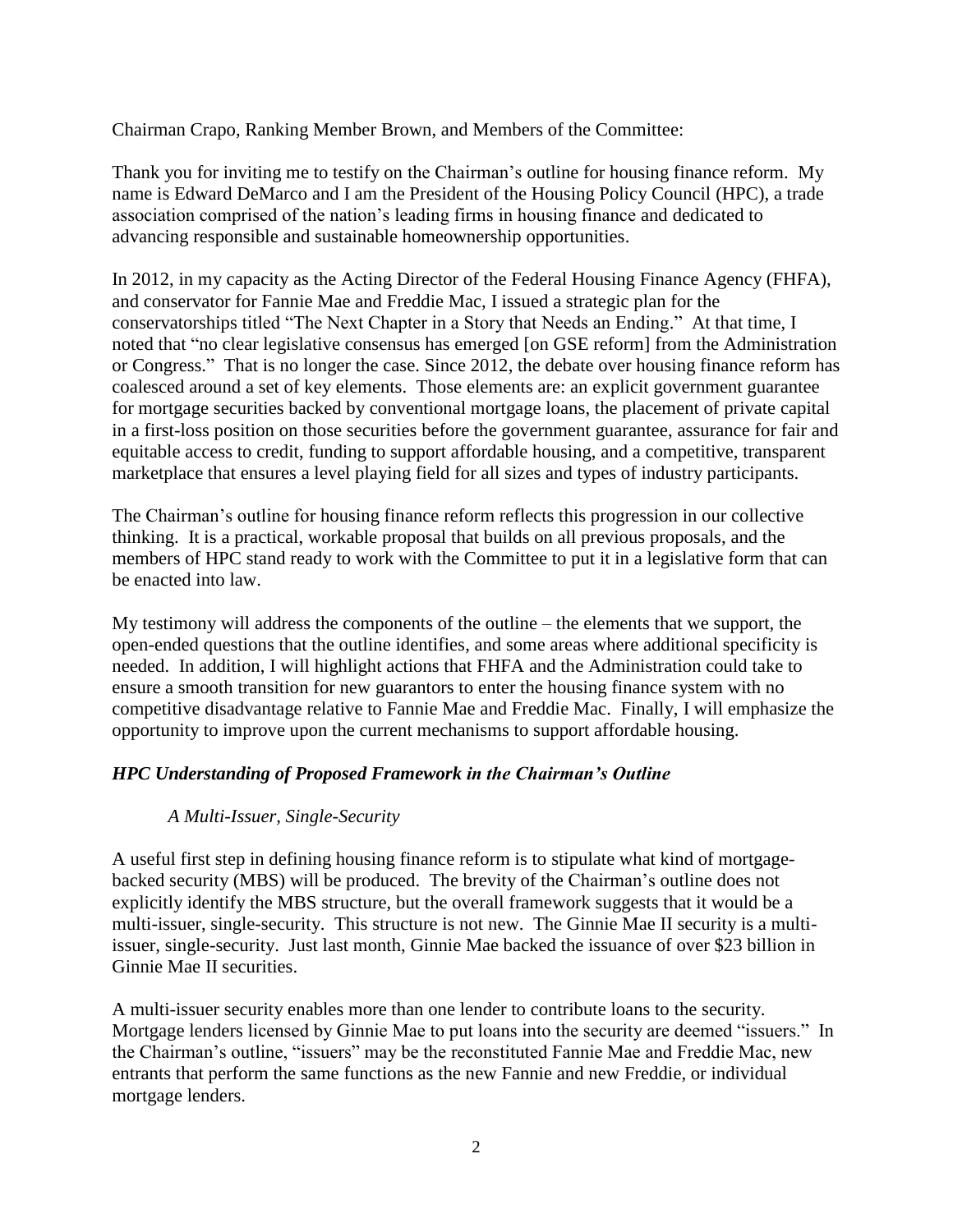A single-security means that all the various loan pools formed by the multiple issuers go into the same mortgage-backed security, wrapped with a government (Ginnie Mae) guarantee. By bundling loans from various issuers into a single Ginnie Mae security, investors are able to buy a security that is backed by a pool of loans from a variety of issuers. In turn, each of the issuers achieves equal access to the capital markets; there is no benefit for large mortgage lenders over small mortgage lenders or banks over non-banks. This makes the market for securities deeper and more liquid, which results in lower mortgage rates for families.

Historically, the Fannie Mae and Freddie Mac MBS have worked differently. Fannie Mae and Freddie Mac have each been the sole "issuer" of their mortgage-backed securities, and their respective securities were not interchangeable. This June, under the guidance and direction of the FHFA, the GSEs are replacing their separate MBS with a single MBS, the "Uniform MBS," which is designed to make their MBS interchangeable. This is an important step towards the security structure envisioned in the Chairman's outline and other reform proposals.

Having a multi-issuer, single-security, wrapped by a federal agency, creates an opportunity to better distribute, rather than concentrate, both mortgage risk-taking and the operational processes involved in mortgage securitization. This will strengthen the housing finance system while preserving and improving access to sustainable mortgage credit for consumers.

#### *Issuers and Guarantors: The Chairman's Outline Allows for Both*

One of the challenges to housing finance reform has been how to reconcile two competing approaches for securitizing mortgage loans. One approach, which may be called a "bundled" arrangement, is based upon a guarantor that is responsible for several key functions, including loan aggregation, the issuance of the mortgage securities, the master servicing of assets in those securities, and the placement of the credit guarantee on the mortgage loans. That is the approach embodied by Fannie Mae and Freddie Mac.

The other approach, which may be called an "unbundled" or "stand-alone" approach, is based upon the separation of the credit guarantee function from the issuance of the mortgage securities. This alternative approach is employed by Ginnie Mae, which places a federal guarantee on mortgage securities backed by the Federal Housing Administration (FHA), the Department of Veterans Affairs (VA) and other government-guaranteed mortgage loans, but Ginnie Mae does not issue the securities or operate as a master servicer of the assets in the securities.

We read the Chairman's outline to permit both approaches to be applied to the securitization of conventional mortgage loans. Under the Chairman's outline, mortgage originators - all mortgage lenders from community banks and independent mortgage banks to large depositories and nonbank lenders - that have established relationships with Fannie Mae and Freddie Mac, would be able to continue to sell their loans to the reconstituted Fannie Mae and Freddie Mac. They also could continue to rely upon those reconstituted companies to issue and master service the mortgage securities, to place a private sector guarantee on the loans, and to acquire an explicit federal guarantee on the mortgage securities from Ginnie Mae.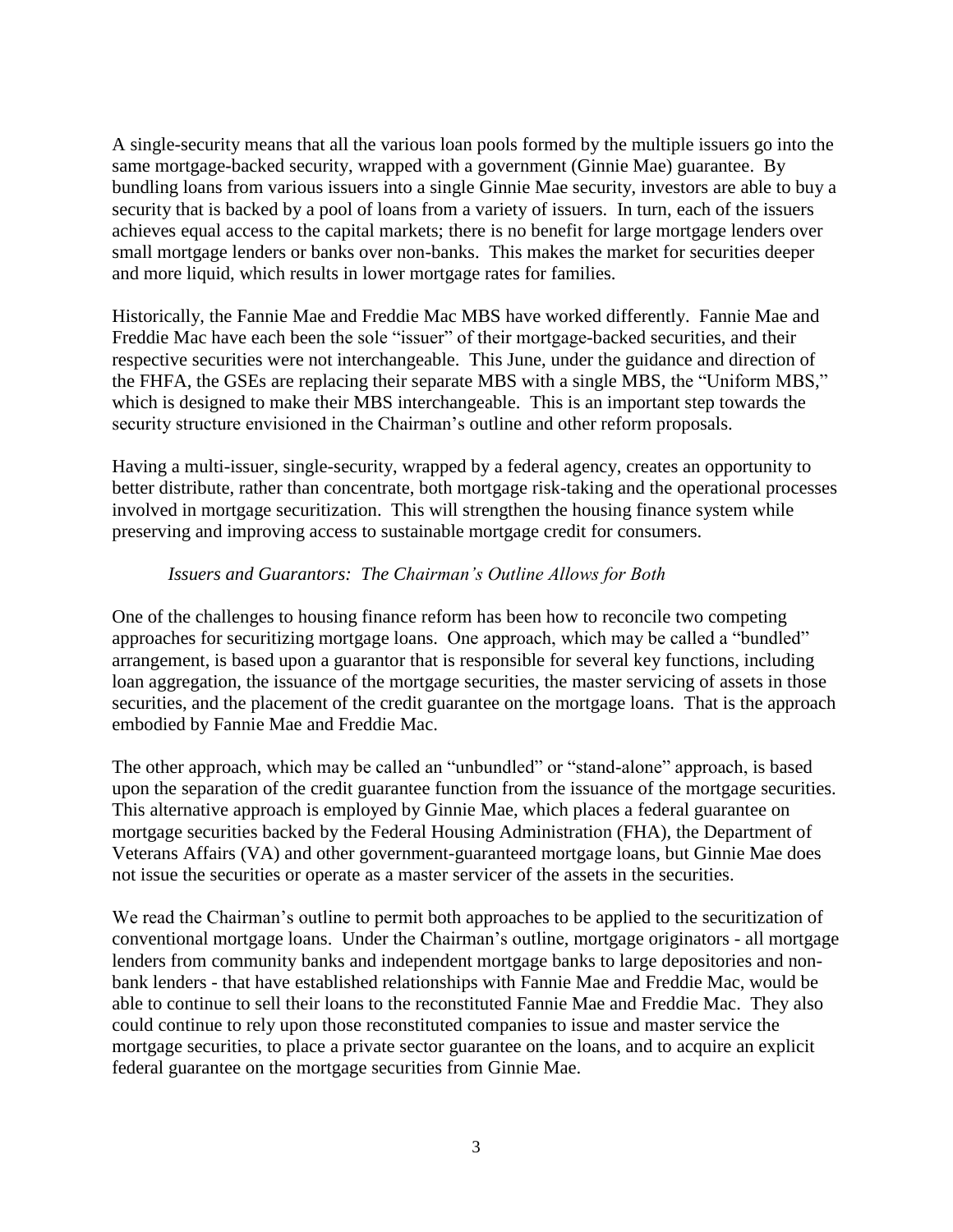Alternatively, as we read the outline, both small and large originators would be able to create and issue mortgage securities themselves if they purchase credit protection from an FHFA-approved guarantor.

At HPC, we call the combination of these two approaches in the Chairman's framework "the hybrid model." It is a hybrid model because it allows for guarantors that perform multiple functions, similar to the existing Fannie Mae and Freddie Mae structure, as well as guarantors that specialize in a focused, stand-alone activity of holding and distributing credit risk.

Under a hybrid model, the reconstituted Fannie Mae and Freddie Mae and other FHFA-approved guarantors could serve as whole loan aggregators, acquiring mortgage loans from lenders through "cash windows." These multifunction or "bundled" guarantors would issue mortgagebacked securities formed from the aggregated pools of loans, delivering them into the Ginnie Mae securities. Such guarantors also would be responsible for the master servicing of those loans, relying on and overseeing the work of independent servicers. Finally, these guarantors would guarantee the loans. In support of these guarantees, guarantors typically would perform some level of due diligence to ensure compliance with FHFA and their own underwriting and eligibility standards and receive a commitment from the loan seller called representations and warranties of compliance with applicable rules and standards.

In short, the Chairman's outline preserves the current Fannie and Freddie structure, which also was the structure used in previous Committee reform proposals.

In addition, as we read the outline, it also permits the development of "stand-alone" guarantors that would be responsible for only the credit guarantee function. These FHFA-supervised guarantors would offer the guarantee coverage on loans that meet the credit and eligibility terms set by FHFA and would have contractual agreements with private issuers who request and pay for the guarantee. In other words, the "stand-alone" guarantors would be accountable for, and would manage the credit risk associated with the mortgages while the other functions I have described – loan aggregation, security issuance, and master servicing -- would be the responsibility of a separate issuer. Such guarantors would have a direct business interest in both the quality of the loans they guarantee as well as in the efficiency and effectiveness of the loan servicing. This stand-alone credit management exists in the private market today; for example, private mortgage insurers and participants in credit risk transfer arrangements engage in this activity.

In addition to the guarantor role in providing credit risk protections to the system, HPC recognizes and agrees with the outline's preservation of loan-level credit enhancement in the form of private mortgage insurance on low down payment mortgages. Requiring first-loss coverage at the loan level via mortgage insurance or other loan-level credit enhancement on low down payment loans has been part of the GSE model for years. HPC supports continuing to require this additional level of private capital and credit risk protection.

In the proposed framework, FHFA would be the regulator of all the guarantors, whether they provide bundled or stand-alone services. FHFA also would be required to establish standards for the acceptance of credit risk transfer structures. Thus, FHFA would be the regulator of the credit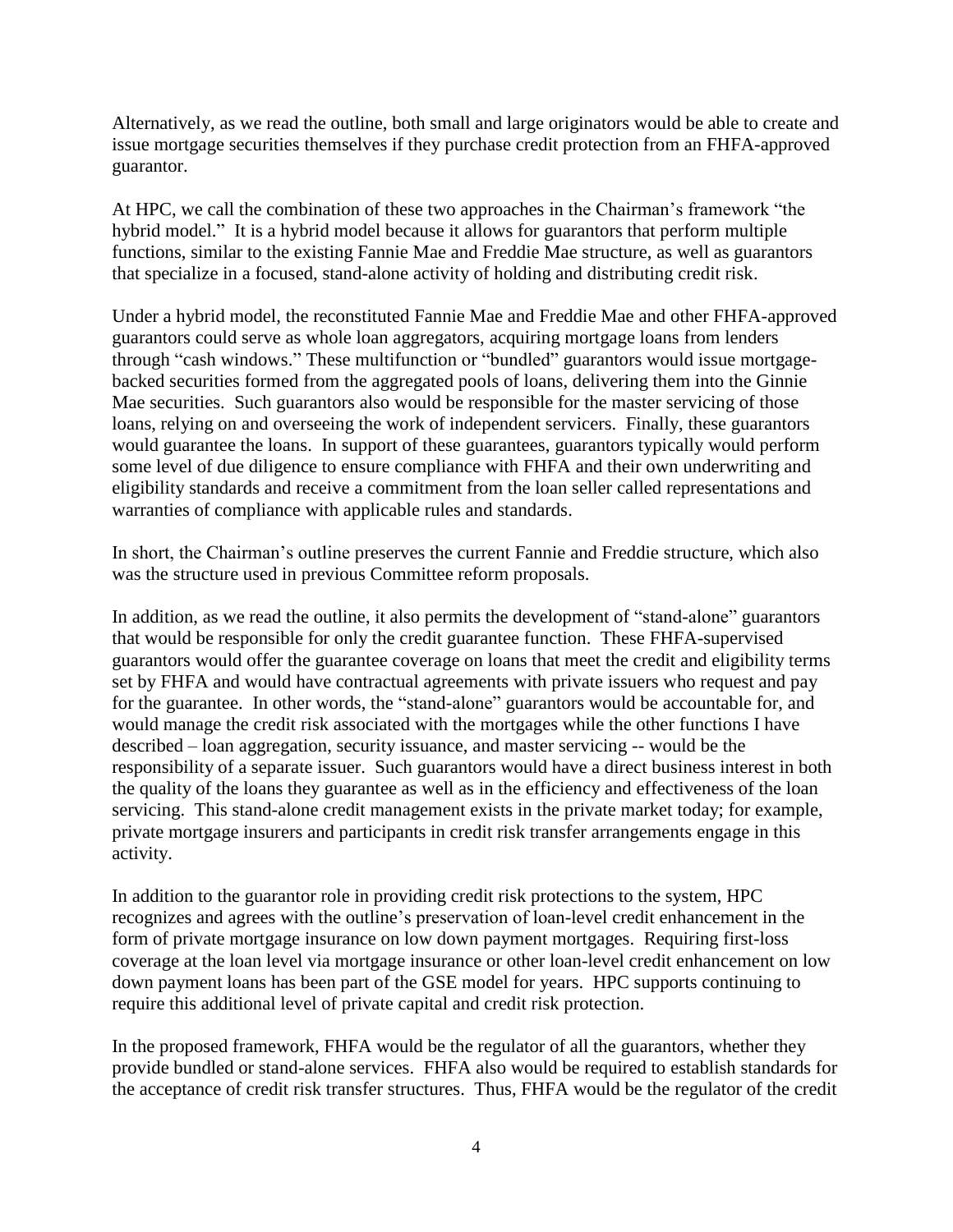risk. FHFA would set standards for approving guarantors, including capital and liquidity requirements, as well as the underwriting and eligibility terms for the mortgages that may be pooled in the securities backed by Ginnie Mae. Guarantors would pay a fee into a Ginnie Maemanaged Mortgage Insurance Fund (MIF) to cover losses in the event of the failure of a guarantor. Ginnie Mae also would regulate the business requirements and terms of the securities agreements.

### *HPC Supports Key Features of the Chairman's Outline*

HPC believes that this hybrid model is not only feasible, but also that it reduces the systemic risk associated with the current Fannie Mae/Freddie Mac duopoly by facilitating participation of new market entrants that enhance competition and innovation, while introducing market discipline and ending too-big-to-fail. With the addition of stand-alone guarantors and credit-risk transfers, there will be more channels for private capital to be accessed and deployed in a manner that improves the overall liquidity of the system as well as the distribution of risk across various private market participants - all in front of the government guarantee.

Moreover, by allowing for stand-alone guarantors, the Chairman's framework permits new entrant guarantors that specialize in risk management – including risk evaluation, risk retention, risk mitigation, and risk distribution. With greater focus on core capabilities and the need to compete for business, these companies would strive for innovative ways to increase their effectiveness, continuously improving the means by which risk is assessed and controlled. This would be a benefit for the system. In sum, HPC believes that the permitted separation and specialization of the functions involved in the securitization process– aggregation, issuance, master servicing, and guarantee – is a primary benefit of the Chairman's framework.

Of equal importance, this arrangement preserves and cultivates the historically private-sector role of financial institutions in loan aggregation and issuance. Some smaller and mid-sized lenders like the simplicity of the existing GSE "bundled" model - with "cash window" whole loan aggregation services included. The Chairman's outline retains that option, making it available to lenders of all sizes. However, by allowing the option to separate credit risk management from the other functions, the outline realizes the benefit of dispersing these activities more broadly, attracting additional private capital and stimulating the flow of that capital across various market participants. In other words, *more rather than fewer credit risk guarantors, and more rather than fewer aggregators and issuers, amplifies liquidity and expands the universe of private riskholders that perform critical risk management functions and moderate risk across the system.* 

A second benefit of the hybrid model is that it simplifies the transition from the existing GSEcentric framework to one with multiple private stakeholders engaged in specific market activities. In the hybrid model, companies seeking to become guarantors would not need to invest in the substantial infrastructure required to become "bundled" guarantors, which would require personnel, technology, and policies and procedures to accept delivery of whole loans; fund, hold, and issue these loans into securities; and master service the loans to track payments and monitor loan performance. Fannie Mae and Freddie Mac perform all of these functions. For new entrants to execute all these functions would require more capital and a much longer transition period.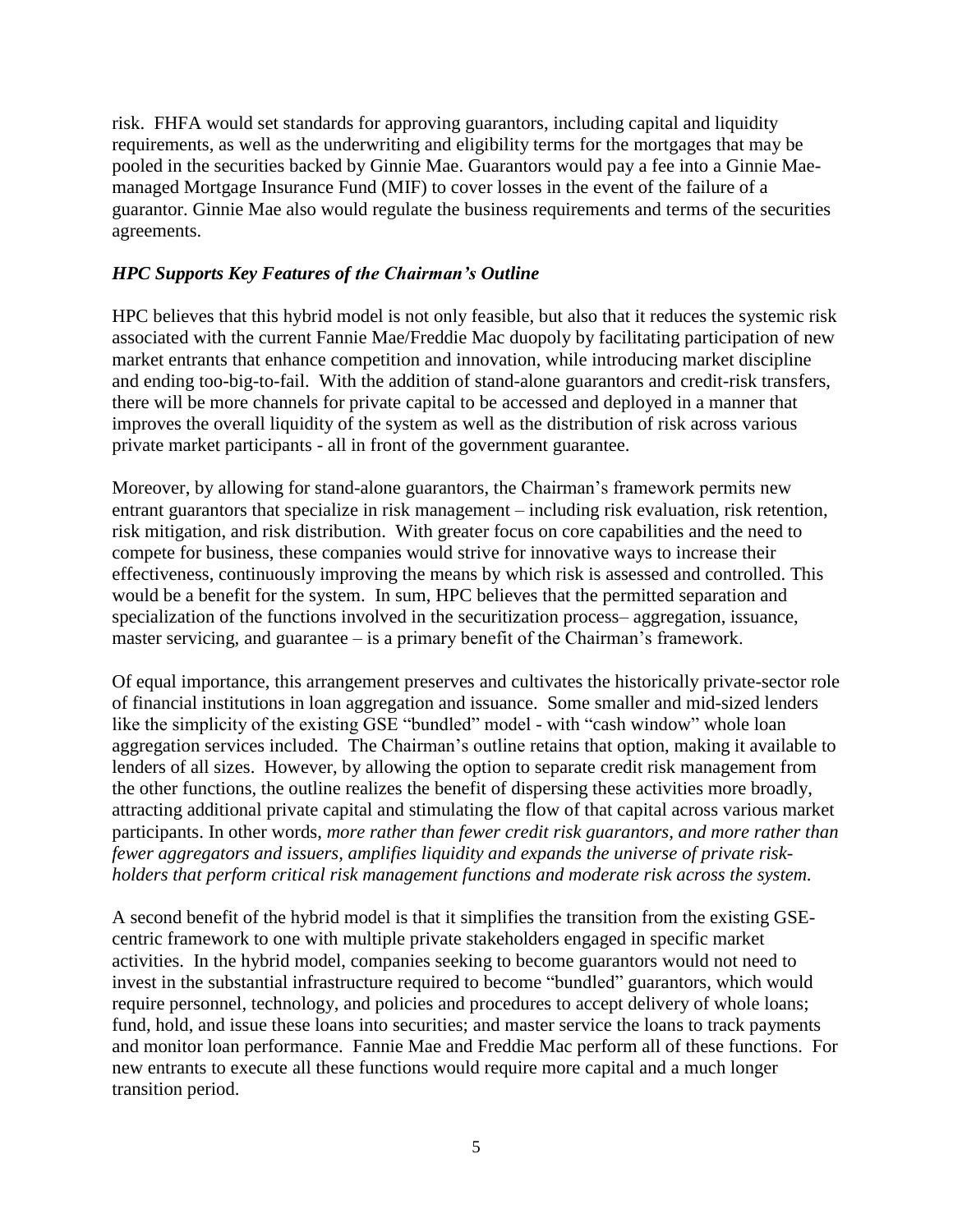The Chairman's framework facilitates the transition by permitting guarantors to engage in the full range of functions or only provide the guarantee service. For example, private mortgage insurers already provide credit guarantees by pricing and managing mortgage credit risk and thus would face low barriers to entry in the guarantee function. Other credit risk managers similarly could find an opportunity to compete in this space, thereby distributing risk and creating more channels for private capital to enter and compete. There are several benefits of such competition, including less concentration of mortgage credit risk, lower costs to home buyers, and greatly diminished risk of future foreclosure crises and taxpayer-financed bailouts.

HPC members also support the Chairman's proposal to rely on Ginnie Mae as the vehicle to place a federal guarantee on the securities. The Ginnie Mae guarantee is recognized worldwide. Ginnie Mae MBS are treated as a permissible and preferred investment option by foreign investors, including foreign central banks and sovereign wealth funds. These overseas investors represent a stable, substantial, and reliable component of the demand for Ginnie Mae MBS, which supports the continuous flow of global capital into the US housing market. Therefore, the Ginnie Mae wrap on these securities offers an efficient strategy to effect a systemwide conversion.

HPC is in favor of the Ginnie Mae wrap but recognizes that resources will be needed to expand and enhance Ginnie's infrastructure, regardless of how much can be drawn from the existing GSE and Ginnie Mae operations to create new, possibly combined technology systems. For example, although the Common Securitization Platform (CSP) represents state-of-the-art technology and could be migrated to Ginnie Mae, it needs upgrades to enable additional issuers (beyond Fannie Mae and Freddie Mac) to connect and conduct business on the platform. The CSP also needs expanded functionality beyond the limited set of bond administration and disclosure features available today. In contrast, Ginnie Mae's platform already is set up to handle multiple issuers and additional securitization tasks, but today cannot support a fully digital securitization environment.

In addition to the technology upgrades required, Ginnie Mae will need more personnel, which have been requested for years by Ginnie Mae's leadership, to fulfill the larger role for Ginnie Mae. That said, the core functions of Ginnie Mae are scalable, as evidenced by the significant growth in Ginnie Mae's business over the last decade. This clearly indicates that Ginnie Mae can take on more responsibility, provided it is given the necessary resources to do so.

In summary, the Chairman's framework, with enhanced guarantor options, credit risk transfers, and Ginnie Mae multi-issuer securities, would give lenders, both large and small, choices. A lender could rely on the aggregation and issuance services of a "bundled" guarantor, just as they do today with the GSE cash windows. Alternatively, a lender could choose to issue securities using their own loans, after obtaining the guarantee from a "bundled" or "stand-alone" guarantor by simply delivering those loans into the multi-issuer Ginnie Mae security. Still a third option would be for lenders to sell their loans to another issuer, whether that be another lender or an entity such as a Federal Home Loan Bank. Such options give lenders, big and small, the ability to retain or sell the servicing on their loans.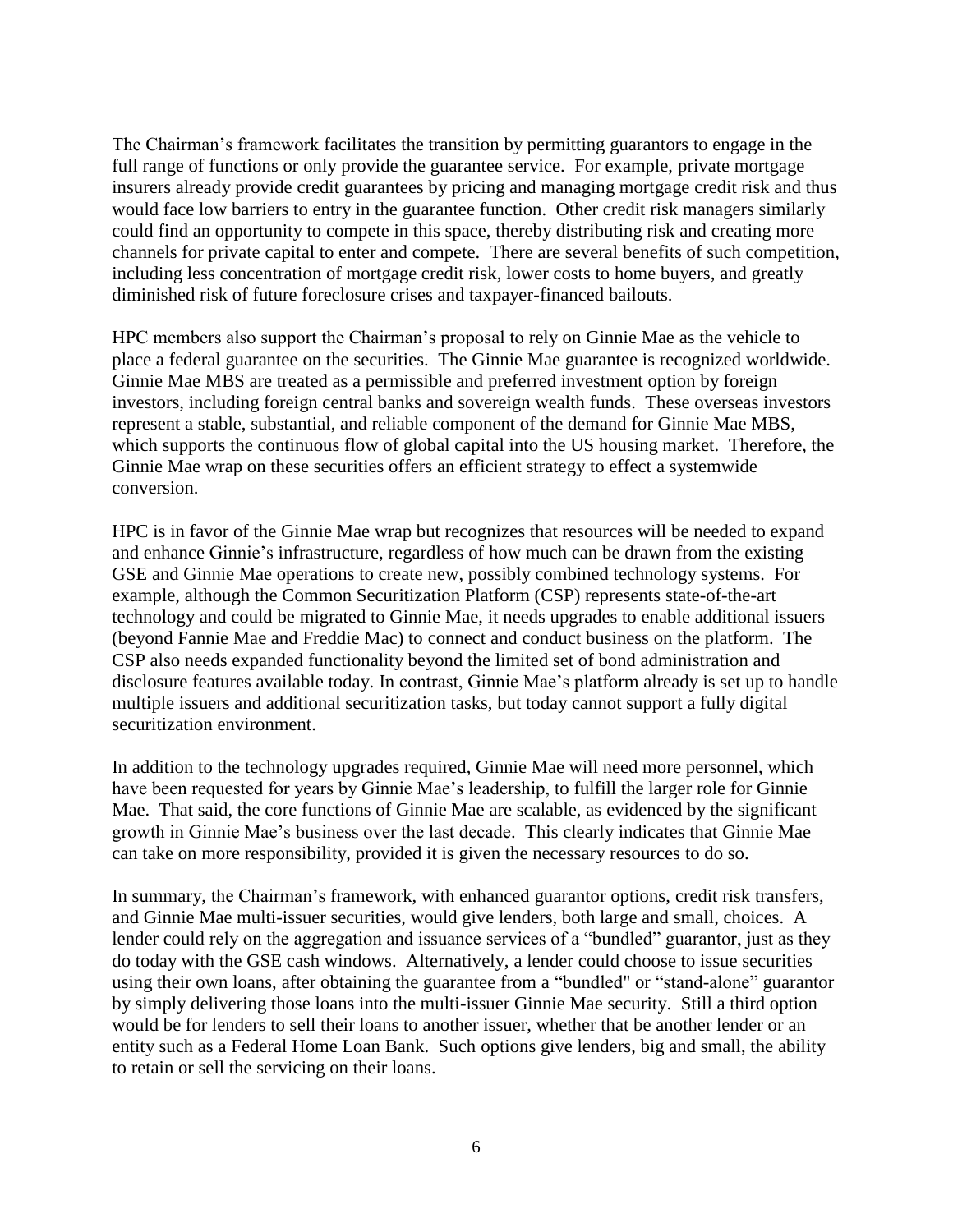Again, HPC believes that it is *the array of options and opportunities presented by the Chairman's framework that provide for stronger, more distributed risk management and liquidity across the marketplace. Improved competition also should lower mortgage rates for consumers and maintain the ability of lenders of all sizes and charters to serve their mortgage customers.*

#### *Identified Issues for Stakeholder Input*

The Chairman's outline includes a few topics that need additional input. These topics are: market share limitations for all guarantors; capital standards for the guarantors; and down payment requirements for eligible loans. In each case, HPC recommends that Congress authorize the regulator, FHFA, to establish appropriate requirements and standards.

A market share cap is intended to prevent significant concentration of risk in any guarantor. This is an appropriate goal, especially given the systemic risk posed by the GSE duopoly. However, rather than an arbitrary and fixed market cap, we recommend that the Committee consider market-based incentives to drive the distribution of risk and volume of business across guarantors. For example, the guarantee fee paid by guarantors could be scaled to increase along with the market share of a guarantor. This would place some risk-based check on the size of guarantors. Similarly, the affordable housing fee could be scaled to increase along with the market share of a guarantor. This would produce a pricing differential that would account for the systemic risk inherent in excessive risk concentration in a single guarantor, thereby reducing the likelihood of that outcome.

As for the capital standard for guarantors, we believe that Congress should follow the approach taken in federal banking statutes and give general direction to FHFA, but not fix specific capital charges. The correct amount of capital will vary based upon the business structures and eligible activities of the guarantors as well as the relative systemic risks posed. For example, a "bundled" guarantor that is aggregating and issuing securities in addition to providing the guarantee will need adequate capital and liquidity to perform the first two functions, as well as capital to cover the risk of credit loss. In contrast, a "stand-alone" guarantor will need enough capital simply to cover the credit risk associated with its guarantee business, based on the volume, composition, and profile of loans guaranteed.

In either scenario, the guarantor will be able to lay off some portion of the risk through a variety of risk-sharing arrangements that take into account specific attributes of the structures and counterparties involved, which also must be factored into the applicable capital standards and related capital relief. In other words, it would be inappropriate to create, by law, a single capital standard for all guarantors. HPC recommends that the Committee direct FHFA, as the regulator of guarantors, to establish an activities-based standard that creates a level of comparability and consistency in the capital treatment across the distinct and unique guarantor business models. Congress also could require that such standards address systemic risk and be counter-cyclical.

Moreover, there is another element of capital regulation that we urge the Committee to include in housing finance reform legislation. The capital standards that FHFA develops should not be divorced from the capital standards applied to banks or mortgage insurance companies. A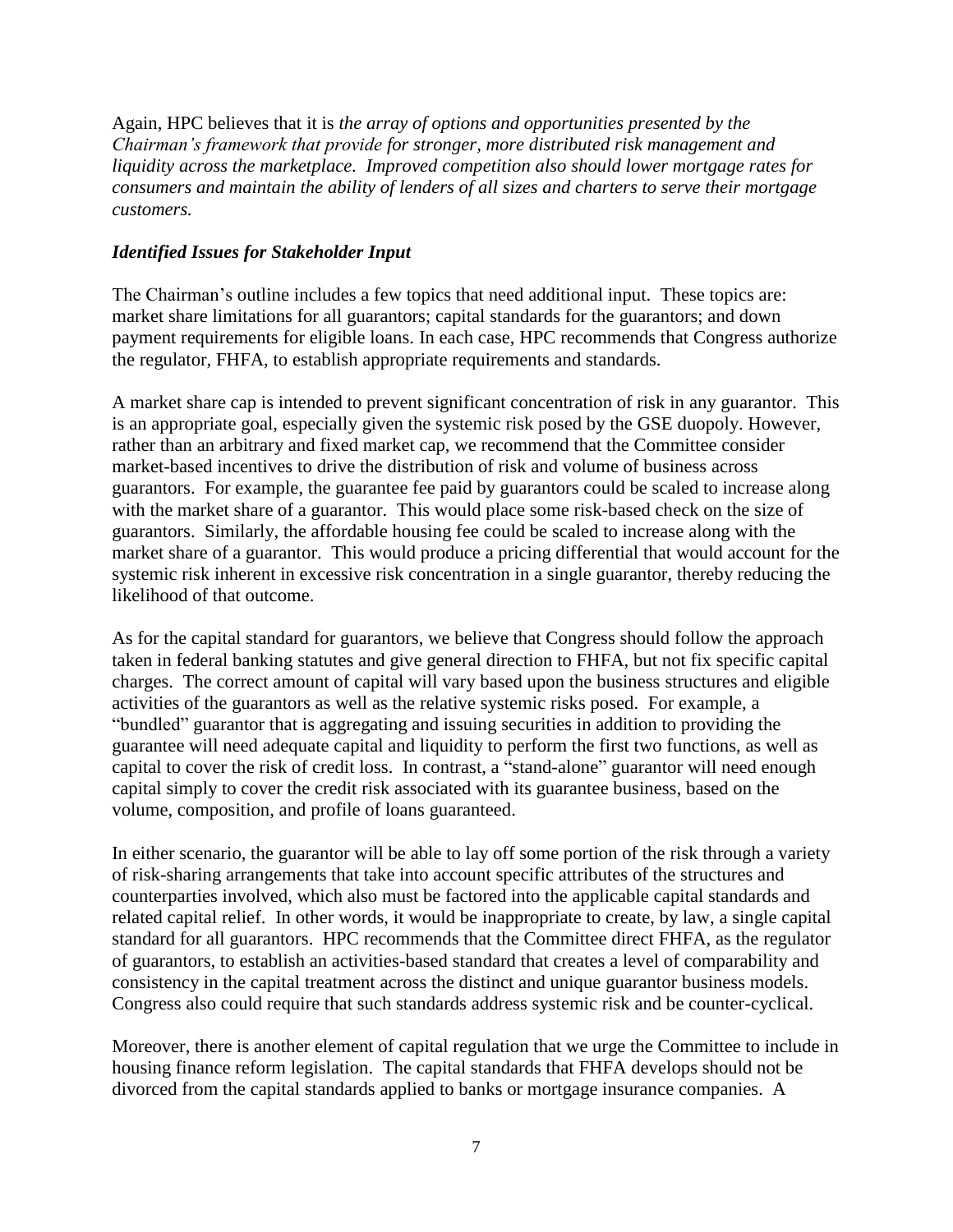critical weakness of the pre-crisis capital standards set for Fannie Mae and Freddie Mac was the materially lower capital requirements imposed on the GSEs relative to the capital bank regulators required for the same risk on the same loans. We recommend that Congress direct that the various prudential regulators achieve some reasonable standard of comparability in their capital regulations for mortgage credit risk. Consistent capital standards will enable all lenders to make rational decisions on whether to hold mortgages on their books, to sell and securitize them, or to layoff some or substantially all of the associated credit risk through various other credit risk transfer mechanisms.

Finally, the outline leaves open the appropriate down payment requirement for mortgage loans. Again, we believe that this is a standard that should be left to the FHFA in order to allow for appropriate variation by loan product, borrower profile, or other relevant risk characteristic. Leaving this policy standard to the regulator also would allow for future adjustments in response to changing market conditions or performance trends. Avoiding statutory limits also allows for future innovations that may make low down payments less risky, and more appropriate to help serve all borrowers, than we can envision today.

## *HPC Recommends Additional Specificity and Clarity in Regulatory Roles*

There are two key areas of the Chairman's outline where we believe additional consideration is required: (1) FHFA's role in chartering, regulating, and supervising the guarantors; and (2) Ginnie Mae's responsibility for setting the terms of the securities agreements.

FHFA's regulatory responsibilities, as described in the outline, are focused primarily on setting the financial strength requirements for the guarantors, establishing standards for credit risk transfer structures, and the credit standards for the loans. We agree with these responsibilities but recommend that the framework add an explicit authority for FHFA oversight of the guarantors' operational risk. This is important, given the dissimilarities in the business models and activities of the distinct types of guarantors, with unique risks posed by those performing multiple functions in-house versus those who rely on legal agreements with independent vendors and counterparties.

For example, a regulator overseeing a "bundled" multifunction guarantor needs to ensure a separation of duties that will permit risk management to drive loan delivery and guarantee decisions. The GSE model broke down in the years immediately preceding the crisis when executives responsible for loan production and business volume overruled the warnings raised by the credit risk teams. Additionally, when regulating "stand-alone" guarantors, FHFA must set clear expectations for the guarantors to establish strong and well-balanced commercial counterparty standards and agreements that take into consideration the financial and operational capacity of issuer/master servicers as well as the division of accountability and liability between the guarantors and these counterparties.

This highlights the responsibility of FHFA in leveling the playing field and in having robust, transparent standards applied comparably for the same activity. Guarantors will not be equal in strength or diversity of their capital base and institutional form. A system that recognizes and accounts for those differences, while maintaining a level playing field, is to the benefit of the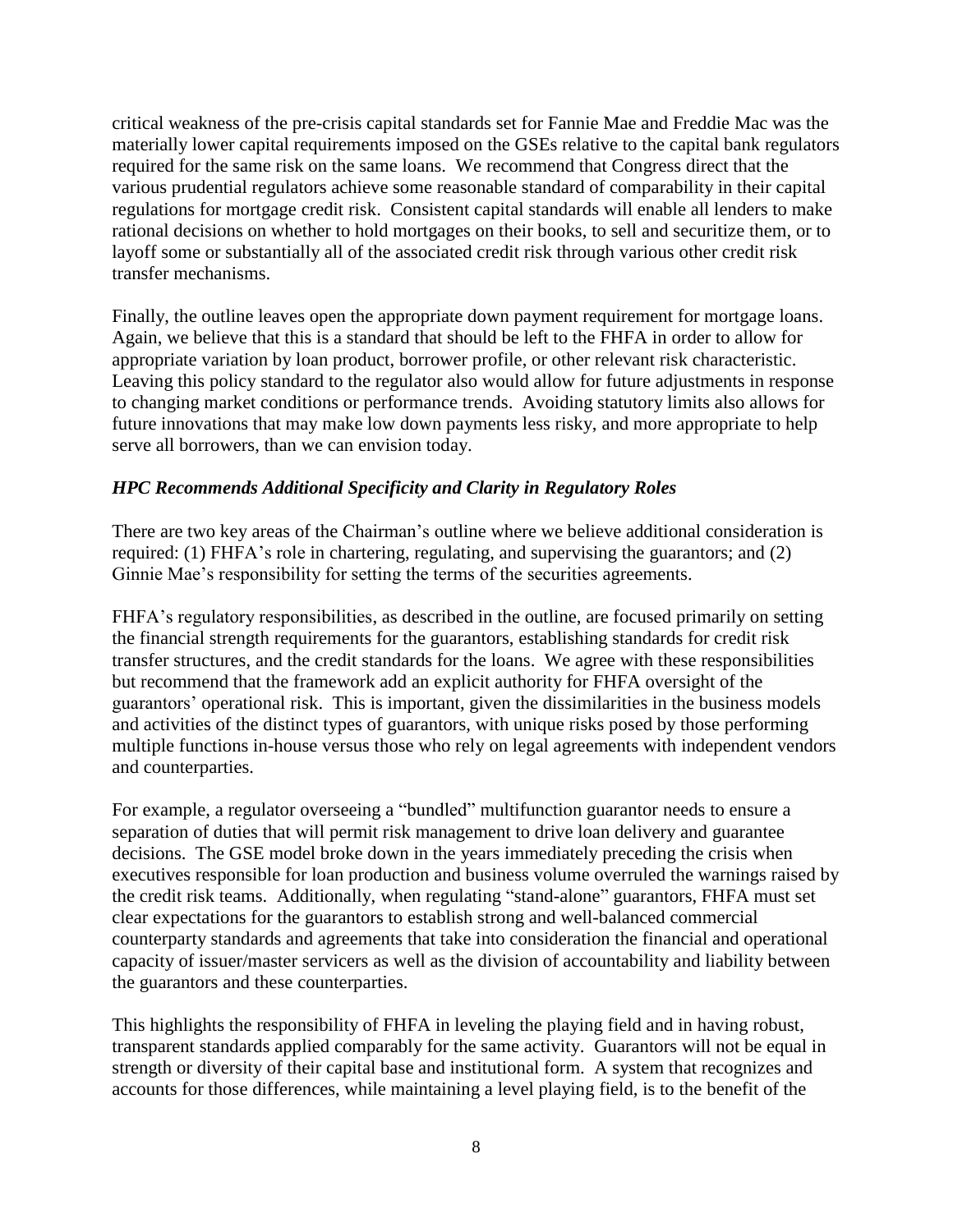overall housing finance system.

All guarantors should compete on a level playing field and be held to the same transparent standards, ensuring the ongoing safety and soundness of the system and mitigating the risk of regulatory arbitrage based on inconsistently applied standards. For example, today FHFA holds private mortgage insurers to a transparent set of minimum operational and financial standards through the Private Mortgage Insurer Eligibility Requirements (PMIERs). While PMIERs may not be completely transferable to other forms of credit enhancement, the framework can serve as a starting point to ensure a common set of standards for all credit enhancement vehicles.

In sum, the FHFA regulatory standards and oversight regime for each distinct type of guarantor must be clear and consistent. This will ensure that prudential regulation results in fair and comparable regulatory treatment as well as the protection of the system's safety and soundness.

With respect to Ginnie Mae, HPC believes that housing finance reform legislation should explicitly list the core provisions and stipulations of the securities agreement that sets forth the rights and responsibilities of each party. More specifically, for Ginnie Mae's protection, housing finance legislation should authorize Ginnie Mae to set the terms of the securities, including, but not limited to:

- rules for submission and/or sharing of data and/or documents to validate loan attributes, pool composition, or the profile of a counterparty;
- rules for the custodial maintenance or recordation of any mandatory asset- or pool-level data or information;
- responsibility for protecting security performance from lenders that churn loans or otherwise produce abnormal prepayment speeds;
- standards regarding the format and content of investor disclosures;
- requirements and performance measures for bond administration functions, to ensure timely remittance of payments;
- standards for loan servicing, to include acceptable loss mitigation procedures that replicate the existing Fannie Mae and Freddie Mac servicing standards; and
- permissible remedial or enforcement actions that may be pursued, as warranted.

Such standards are typical in existing Ginnie Mae and GSE agreements, as well as private-label pooling and servicing agreements. The Committee should stipulate that Ginnie Mae is responsible for developing a new set of standardized terms and requirements that reflect the very best of these various contract documents.

## *Seamless Transition – Practical Steps for the Conservator*

A commonly cited rationale for retaining the status quo housing finance system, however flawed, is that housing finance reform legislation may disrupt an otherwise functioning housing market. Yet, there are simple actions that the Conservator can, and should pursue, that would set the stage for an expedient and smooth transition from the current system. In other words, the Conservator can initiate actions that would pave the path to legislative reform. The primary goal of such actions is to build the foundation for new entrants to compete with the GSEs.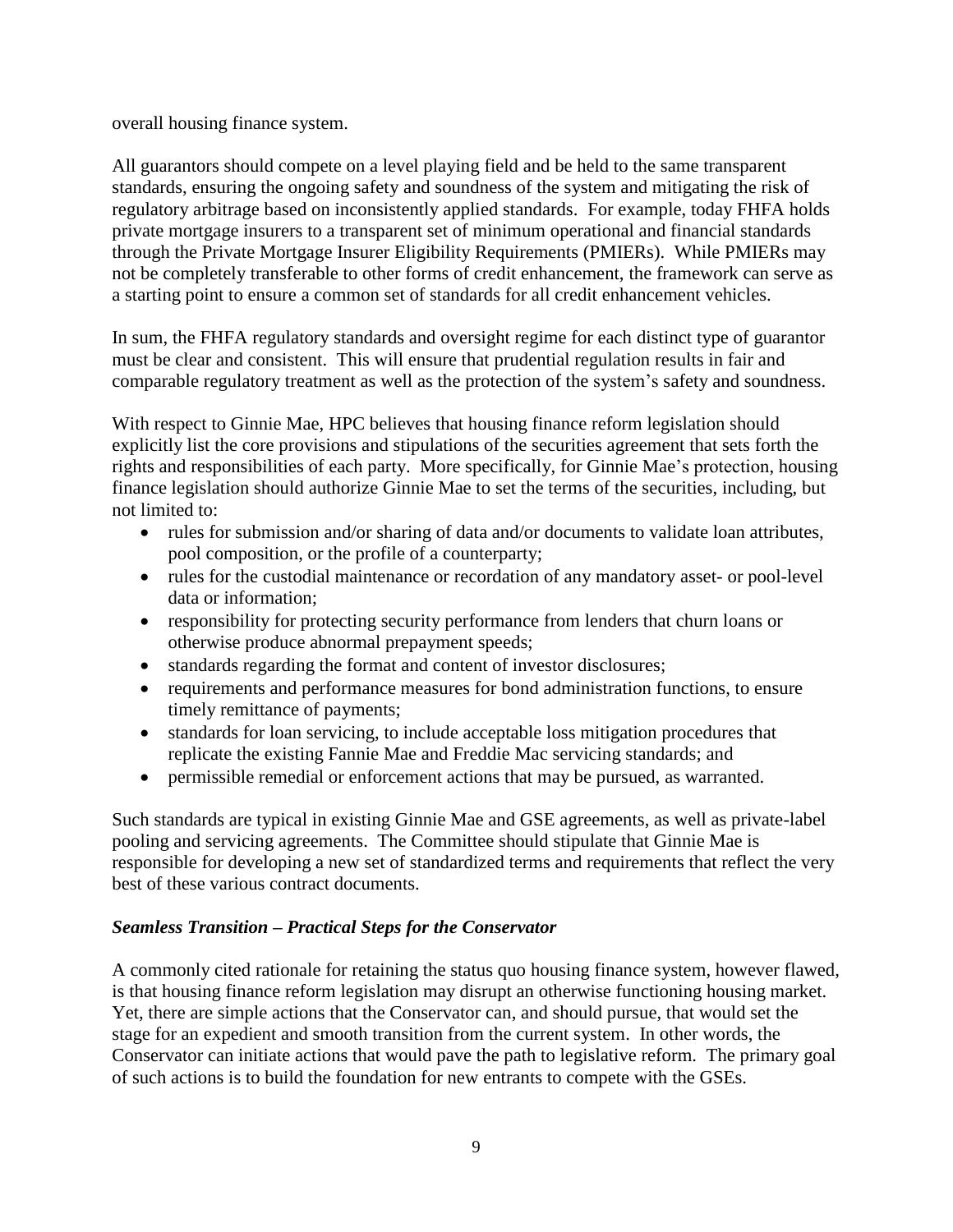The transition from the current housing finance system requires the development of a level playing field that allows private companies the opportunity to compete with Fannie Mae and Freddie Mac. There are at least two areas where the GSEs enjoy an overwhelming competitive advantage that should be addressed: (1) current mortgage-related regulations, some of which are not within the sole purview of the FHFA; and (2) the GSE's infrastructure in the form of data, models, and tools.

Over the last few decades, GSE control and influence has grown substantially, in part due to the special privileges and exemptions afforded to the GSEs, including lower capital costs, appraisal exceptions under the Financial Institutions Reform, Recovery, and Enforcement Act (FIRREA), and the Qualified Mortgage (QM) patch, contained in the Ability to Repay / QM regulation. These and other privileges have provided the resources and insulation from competition that has allowed the GSEs to expand their operations and adopt innovative approaches that other private companies cannot pursue under the current regulatory regime.

The return of the private label securitization market has been stymied, in part, by this imbalance. Investors are prepared to support private market activity, but the differential regulatory treatment of GSE mortgages creates a vast disparity in operational efficiency, costs, and legal liability. Addressing some of these disparities will require the cooperation of various federal regulators.

Separately, the Conservator can take actions to disseminate some components of the GSE infrastructure in a manner that leaves the infrastructure intact for the existing GSEs yet shares elements with new entrant competitors. For example, the GSEs have amassed millions of residential property appraisals, records that capture information on both the subject property and several comparable properties. Similarly, the GSEs, representing approximately one-half of the 10 trillion-dollar mortgage market, have millions of loan records, composed of indispensable transaction and performance data. Some portion of this data was released to support investor participation in the Credit Risk Transfer (CRT) initiative, but a significant segment of this critical information has not been published. This data should be shared with other market participants.

Possession of this expansive set of data provides the GSEs with a significant competitive market advantage. It permits the two companies to monitor, evaluate, analyze, and model risk in ways that are potentially more accurate, reliable, and predictive. Other private companies have the capabilities to develop competing technology and risk management tools. However, the GSE data monopoly ensures that the GSEs are always better informed of patterns and trends than any potential competitors.

To foster a truly competitive and transparent marketplace that will afford private companies the opportunity to evaluate becoming guarantors, HPC recommends that the Conservator publicly release, or "democratize," the GSE data. In addition to new guarantors, other stakeholders and market participants could benefit from the publication of this data. Broad market access to this data would permit wide-ranging evaluation and understanding of risk from industry, government, academia, advocacy organizations, and think tanks.

The Conservator could also consider other components of the extensive GSE infrastructure,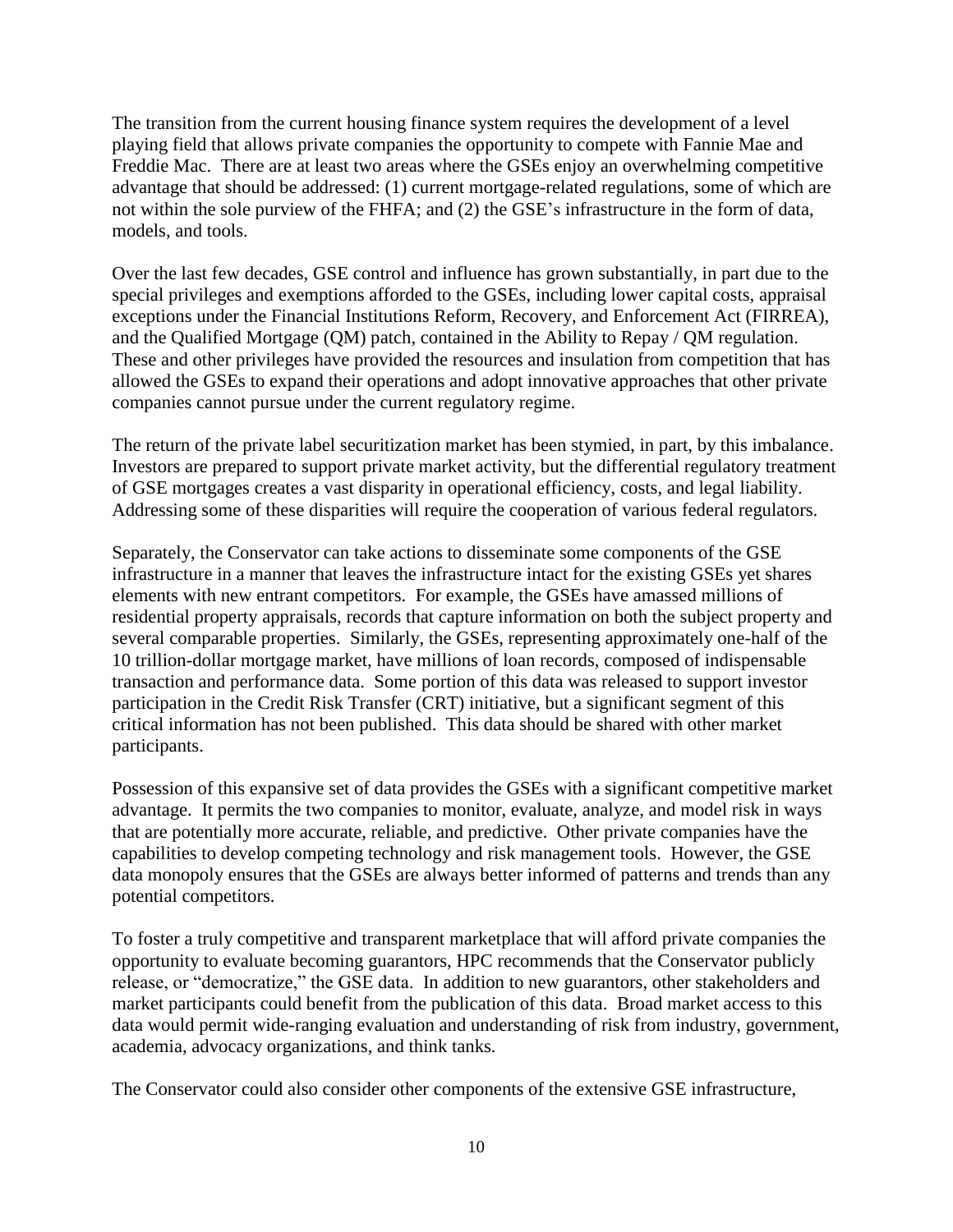including technology tools that were built to manage, parse, and derive conclusions from the GSEs' massive data sets, as well as the risk models that are embedded in these tools and the various business systems of the GSEs. Most of these tools have been built while the companies have been in conservatorship, meaning they have been built using taxpayer funds. For example, HPC has requested release of the models used in the GSE capital framework. We continue to believe public release of this information would be beneficial for private market risk analysis. The distribution of this type of foundational information would facilitate enhancements in the risk management capabilities of the entire marketplace, a benefit to the overall health and soundness of the system.

#### *Affordable Housing – New Approaches to Achieve Better Results*

The various housing finance reform proposals put forward over the last several years have all included a mechanism to generate funds to stimulate the production and preservation of affordable rental housing and to bolster targeted homeownership assistance programs. HPC supports this approach. Our members recognize that appropriations for housing programs are not keeping pace with housing need in this country. Therefore, given the benefits derived from the government guarantee envisioned in housing finance reform, it is reasonable for legislation to establish an obligatory contribution of dollars through transaction fees to expand the supply of desperately-needed affordable housing.

HPC also supports funding for specialized homeownership programs. However, it is the preference of HPC members to direct new funds for homeownership assistance to programs that contribute directly to the households in need, reducing the barriers to entry and financial challenges that these individuals and families face. HPC would prefer that new funds not be used to simply subsidize higher-risk loans or to compensate the industry to make loans that may not perform using more lenient underwriting criteria.

We believe that funds used to address the areas of risk that drive the increased pricing, rather than subsidizing that pricing, would better serve the households in need. Examples of these types of programs are down payment assistance grants that enable households to enter homeownership with some amount of equity in the property; savings programs that offer matching funds to increase the down payment amount or, equally importantly, that create "rainyday" reserves to address future needs; and dedicated accounts that could be tapped by homeowners in financial distress, to avoid missed payments and / or foreclosure. The application of dollars to these types of programs, as well as critical homeownership counseling and education services, would help families prepare for and sustain homeownership, improve access, address the real barriers, and create a true financial benefit and performance boost for low- and moderate-income (LMI) households.

Along these same lines, HPC recognizes that there may be interest by some in preserving the GSE Affordable Housing Goals and Duty-to-Serve activities. The intent of these programs is to ensure the secondary mortgage market makes credit available for more low- and moderateincome households, and targeted market segments (affordable housing preservation, rural markets, and manufactured housing) than the private sector may serve on its own without government support. However, HPC believes that it is worthwhile to assess and revisit the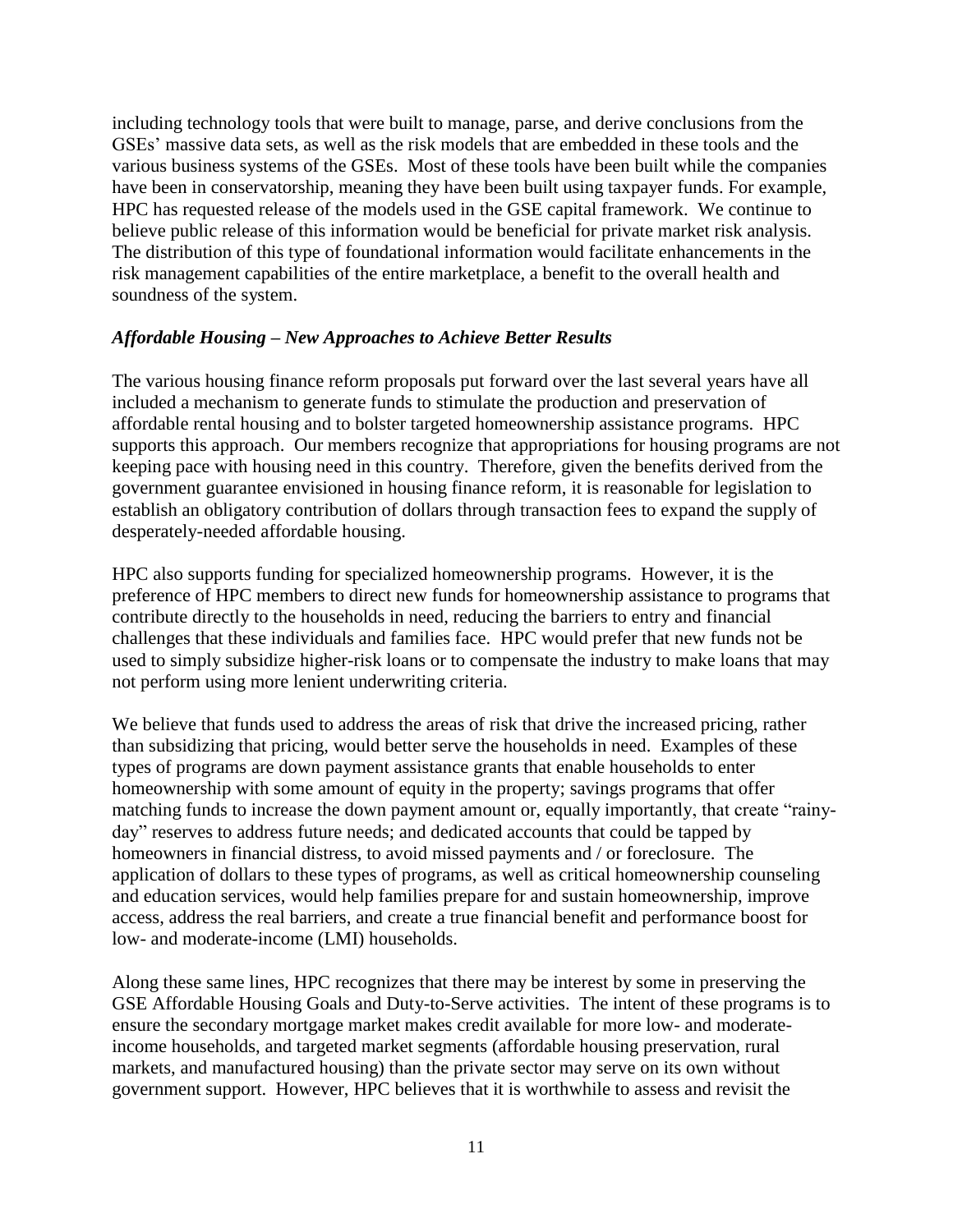impact and outcomes of these programs and consider alternatives that better achieve the intended objectives. Rather than repeat the use of methods that have had, at best, mixed results, we should seek new types of measurable targets and financing goals to ensure that traditionally underserved segments are targeted for guarantor support. For example, there may be highimpact ways to use additional funding, modeled on the Federal Home Loan Bank System's Affordable Housing Program, which has effectively served communities nationwide for decades now.

#### *Comprehensive Housing Finance Reform Should Include FHA and PLS Segments of Market*

The recommendations from HPC in this testimony have been focused almost exclusively on the conventional conforming segment of the marketplace (backed by Fannie Mae and Freddie Mac today and by guarantors/Ginnie Mae in the Chairman's outline). However, HPC members believe that true and comprehensive reform should also take into consideration the governmentbacked (e.g., FHA and VA) and private label securities (PLS) components of the market. We believe that legislative reform and the marketplace will benefit from a secondary market framework that supports the full continuum of mortgage products and the full range of consumer needs and circumstances.

Therefore, we advocate for comprehensive reform that includes the Federal Housing Administration (FHA), as the primary government lending vehicle, *as well as* PLS-related provisions, to establish market standards, infrastructure, and/or practices to buttress the wholly private PLS segment of the market. We believe that it is critical to include these other important components of the mortgage market in developing a complete legislative proposal.

Historically, FHA has operated the flagship program for serving first-time, low-and moderateincome (LMI), and minority homebuyers in this country. The FHA offerings need to be appropriately calibrated and aligned with conventional products to provide well-priced, safe, and sustainable financing options to those borrowers who cannot access conventional financing. Consumers who rely on these products must do so with appreciation for lower-cost alternatives offered in the conventional market and a full understanding of the steps they might take to move from FHA to conventional products. In other words, FHA must complement and supplement the conventional market, yet always be available to fulfill the countercyclical role the government plays as a reliable backstop if and when the private market contracts, as it did during the recent recession.

Because FHA augments and complements the conventional market to ensure a broader, deeper mortgage market than the private market may achieve on its own, it is critically important for housing finance reform legislation to better align FHA's core underwriting, eligibility, and servicing standards, as well as the capital requirements that drive pricing, with those of the conventional market. Further, it is no secret that resource constraints at FHA have hampered the agency's capacity to fulfill its mission and perform its risk management role as the largest mortgage insurance company in America. HPC advocates for legislative reform that expands and enhances FHA's capabilities to manage its important duties and serve homebuyers.

HPC believes that the PLS segment of the marketplace should be addressed in the housing